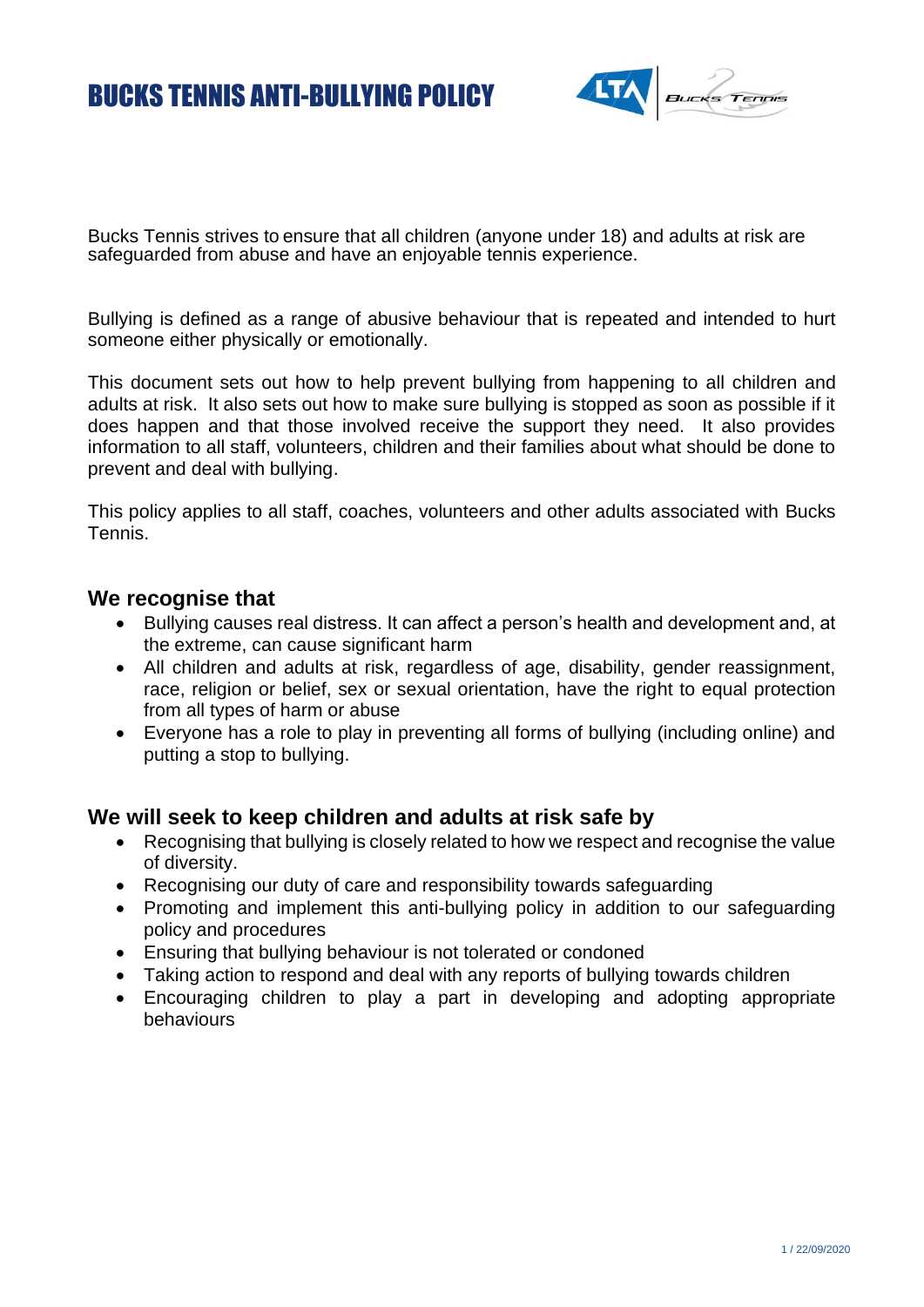- Making sure our response to incidents of bullying takes into account:
	- $\circ$  the needs of the person being bullied
	- $\circ$  the needs of the person displaying bullying behaviour
	- o the needs of others who may be affected
	- $\circ$  Bucks Tennis as a whole

## **Players, parents, coaches, volunteers and other members of staff will:**

- Encourage individuals to speak out about bullying behaviour and report incidents of bullying behaviour they see to the Welfare Officer / County Safeguarding Officer (or suitable alternative county representative, e.g. county coach, tournament organiser etc).
- Respect every child's need for, and right to, a play environment where safety, security, praise, recognition and opportunity for taking responsibility are available
- Respect the feelings and views of others
- Recognise that everyone is important and equal, and that our differences make each of us special and worthy of being valued
- Show appreciation of others by acknowledging individual qualities, contributions and progress
- Ensure safety by having rules and practices carefully explained and displayed for all to see

## **Supporting children**

- We'll let children know who will listen to and support them
- We'll create an "open door" ethos where children feel confident to talk to an adult about bullying behaviour
- Potential barriers to talking (including those associated with a child's disability or impairment) will be acknowledged and addressed at the outset to enable children to speak out
- Anyone who reports an incident of bullying will be listened to carefully and reports will be taken seriously
- Any reported experience of bullying behaviour will be investigated and will involve listening carefully to all those involved
- Children experiencing bullying behaviour will be supported and helped to uphold their right to play and live in a safe environment
- Those who display bullying behaviour will be supported and encouraged to develop better relationships
- We'll make sure that any sanctions are proportionate and fair

### **Support to the parents/carers**

- Any experience of bullying behaviour will be discussed with the child's parents or carers
- Parents will be consulted on action to be taken (for both victim and bully)